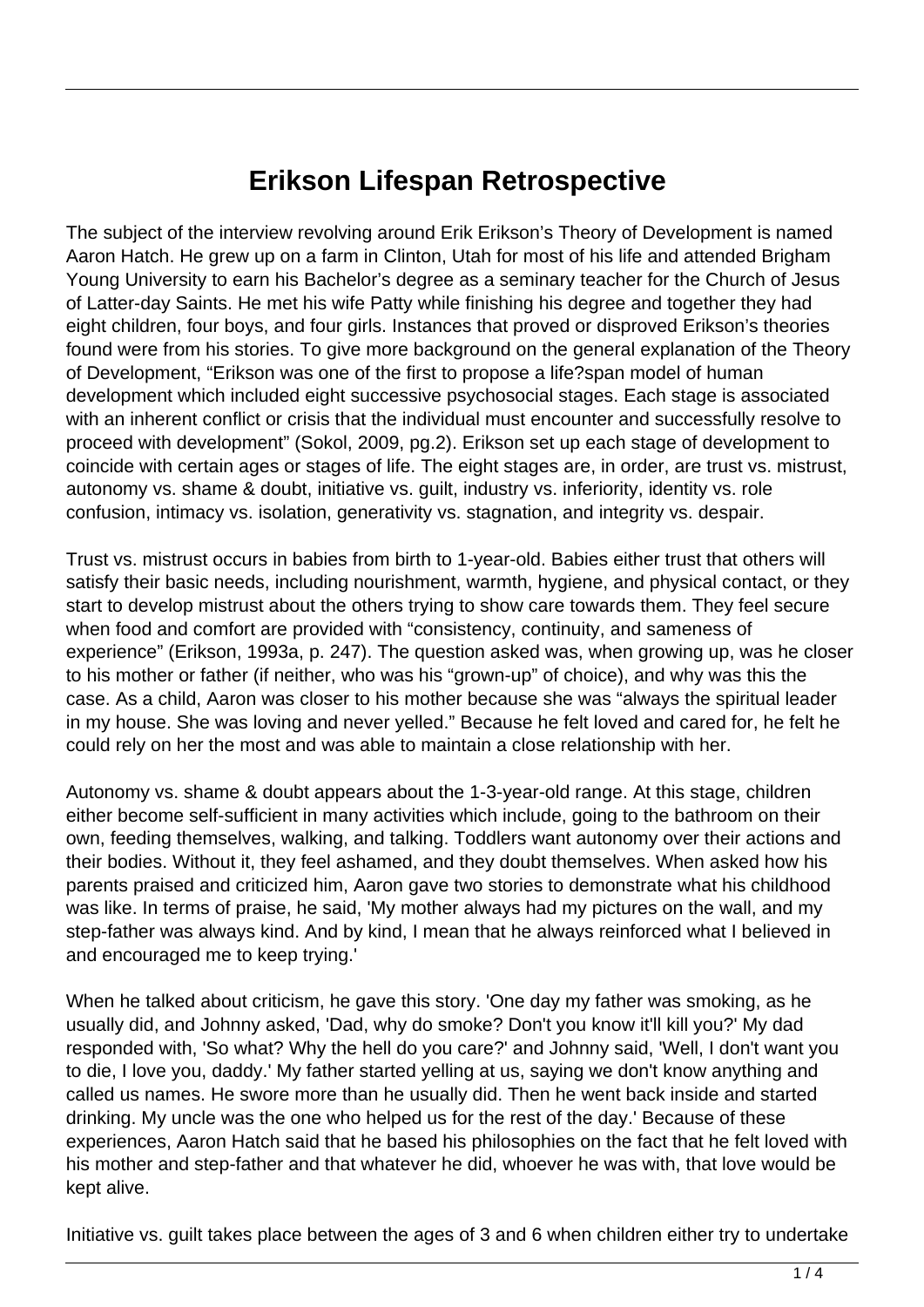adultlike activities or internalize the limits set by their parents. They feel either adventurous or guilty. Young children are the optimists of the world, believing they have exceptional physical abilities, are more skilled, are smarter, know more, and put themselves as stronger, more robust, and higher socially than is actually the case. That protective optimism helps young children try new things. As Erikson predicted, their positive self-concept protects young children from guilt and shame and encourages them to keep trying and to learn. As a child, Aaron pursued his goal of getting a shetland pony because he wanted it. He worked extra hard doing little tasks and saving up as much as he could, but it still was not enough to get one. A little while later, after seeing his hard work, his mother and step-father gave him the pony for his birthday. When he told his friends what had happened, they all congratulated him and said it was a good idea, and because of their support, he ended up sharing the pony with all his friends.

Industry vs. inferiority is when children, about 6-11 years of age, busily practice, and then master new skills, or they feel inferior as if they are unable to do anything well. At this stage, merely trying new things is no longer sufficient. Sustained activity that leads to pride in their accomplishments is the goal. They are intrinsically motivated to finish an assignment, memorize a word, and so on. Likewise, they enjoy collecting and counting whatever they find—perhaps things like seashells and stickers. That is industry. "Overall, children judge themselves as either industrious or inferior—deciding whether they are competent or incompetent, productive or useless, winners, or losers. Self-pride depends not necessarily on actual accomplishments but on how others, especially peers, view one's accomplishments. Social rejection is both a cause and a consequence of feeling inferior" (Rubin et al., 2013). Aaron was asked to share experiences about school, his favorite subjects, hobbies, and sports, and whether or not his parents supported him in these endeavors. He said, "I did not have a favorite subject; in fact, I hated school, but I did okay nonetheless. I did ride my pony a lot, and I was a good basketball player, so my mother and step-father came to my games all the time." He loved it when they came to his games; it made him happy, almost as if he could play basketball forever.

Identity vs. role confusion is found most prominently during adolescence. 'Working through the complexities of finding one's own identity is the primary task of adolescence' (Erikson, 1968/1994). Adolescent's crises can resolve when they have reconsidered the values of their parents and culture in order to achieve their identity. They accept some and 'throwaway' others. With their new autonomy, teenagers maintain cohesion with the past so that they can move to the future, establishing their identity. The subject of the interview was asked, what does he identify as, his response was, 'I would say I am a pretty darn good basketball player. I am a pretty good athlete.'Aaron identified as an athlete because, despite his mother's affinity for theatre, he explored sports more and took a liking to basketball.

Intimacy vs. isolation occurs when young adults seek companionship and love or become isolated from others, fearing rejection. Erikson explains, "The young adult, emerging from the search for and the insistence on identity, is eager and willing to fuse his identity with others. He is ready for intimacy, that is, the capacity to commit himself to concrete affiliations and partnerships and to develop the ethical strength to abide by such commitments, even though they call for significant sacrifices and compromises" (Erikson, 1993a, p. 263). All intimate relationships (friendship, family ties, and romance) have much in common—in both the cognitive and emotional needs and behavior. When asked about any long-time girlfriends, he said, "When I was young, I believed myself to be one of the most attractive people ever, and I thought I could get any girl. So, in the first grade, I lined up all the girls and kissed each one of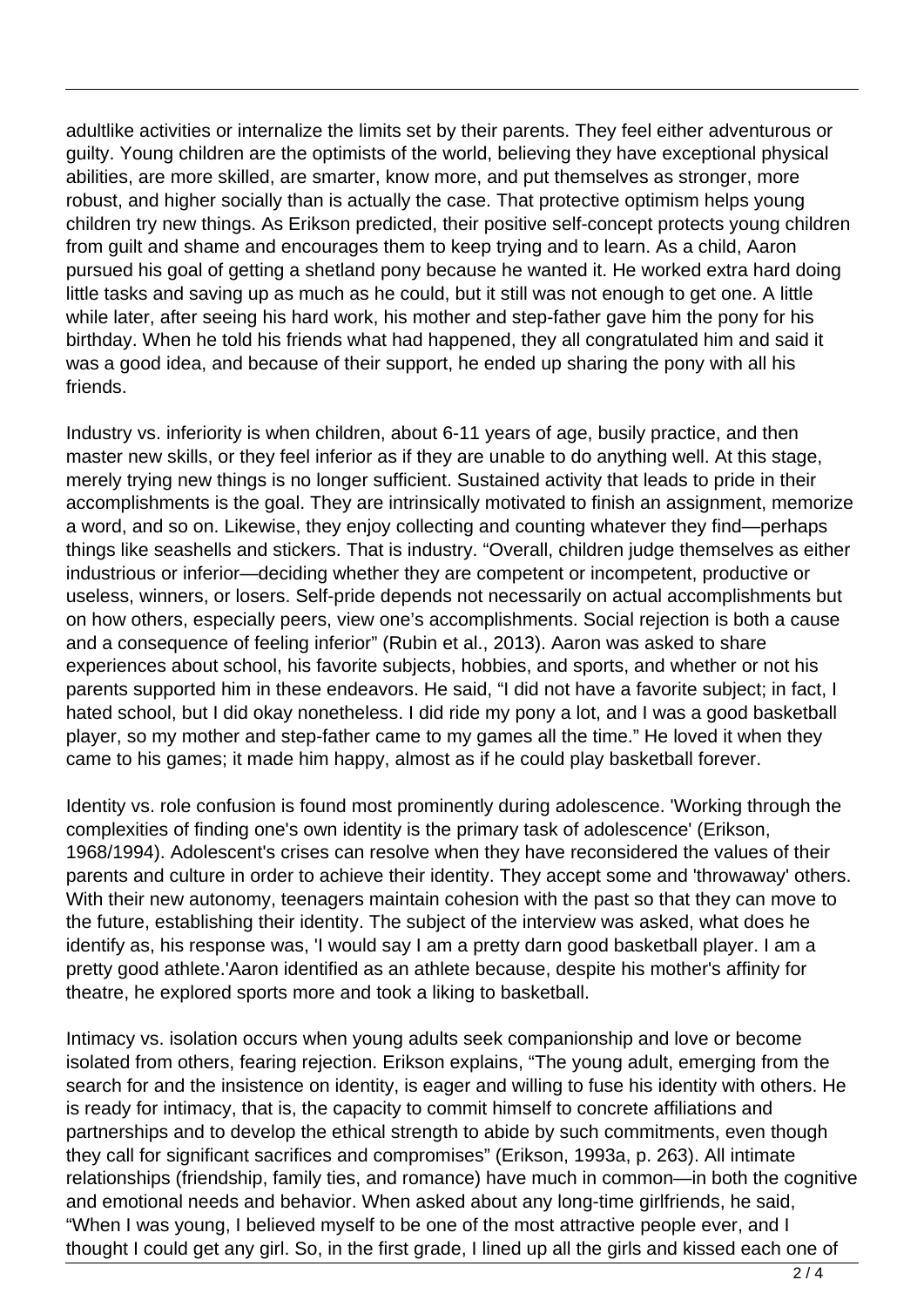them. After I kissed them, all I wanted to do was kiss them again. One of the girls, Karen, became my elementary and middle school girlfriend." When Aaron was looking for a future spouse as a young adult, he wanted her to be athletic as well as attractive. He also said, "Looking back, I realize that as much as I wanted someone who was not afraid to play basketball, it was also important to have a testimony. I met my wife, Patty, on a blind date. She was a member of the church, and I felt a strong connection with her. I proposed to her in Temple Square, it was amazing." His eagerness in trying to find a spouse and in forming a connection with Patty helped motivate him to finish his degree and pursue a career that could benefit both them and their future children.

Generativity vs. stagnation is seen often in middle-aged adults. They have a desire to contribute to future generations through work, creative activities, and parenthood, or they stagnate. Adults extend the legacy of their culture and their generation with ongoing care, creativity, and sacrifice. Generativity is expressed by caring for the younger generation. However, generativity occurs in ways other than child-rearing. Meaningful employment, significant creative production, and caregiving of other adults also avoid stagnation. For Aaron, his was of being generative was being a father and being a seminary teacher. As a father, he desires to be loving and supportive of his children. He talked about how they kept a close bond, saying, "evening table was a big part of our relationships. We talked about movies a lot and other things we did together." He chose to be a seminary teacher because he wanted to increase his spirituality, and it felt good to do it. He sees being educated in any field a blessing, and it very important to him.

Integrity vs. despair is typically demonstrated in older adults as they try to make sense of their lives, either seeing life as a meaningful whole or feeling regretful at goals never reached.

The word integrity is often used to mean honesty, but it also means a feeling of being whole, not scattered, comfortable with oneself. 'The virtue of old age,' said Erikson, 'is wisdom, which implies a broad perspective.' In this last stage, life brings many, quite practical reasons for experiencing despair: aspects people wish had been different; experiences in the present that cause pain; aspects of a future that are uncertain. Self-theory may explain why many of the elderly strive to maintain childhood cultural and religious practices. Aaron stated the part of his life that he is most satisfied with is "that I know Joseph Smith was a prophet. I would not have done anything differently." When asked to explain if he is where he thought he'd be, he said. "Yes, because I knew that the Church of Jesus Christ of Latter-Day Saints is true, and it guided me throughout my life." Aaron Hatch wants everyone to know that the way to a happy life is by having a testimony. His mother and step-father helped keep him on the path until he could know for himself what he wanted, and he wanted to share his knowledge with his family and all who would listen.

Looking at Aaron Hatch's life through the lens of Erikson's theory of development has made me realize how different everyone's life is. Aaron's experience is not mine and is not the same as anyone else's. Because even though Erikson list only two polarities at each stage, there are so many outcomes that can come from each stage; not everyone is going to be at either extreme but will have times their feelings and behavior shift and will not be consistent. I do believe that Erik Erikson was accurate in his way of portraying the pathways of life. However, I also believe that some stages can occur at different times in life or can occur more than once. For example, identity concerns could be lifelong. Identity combines values from childhood with the current context. Since contexts change, many adults reassess all types of identity